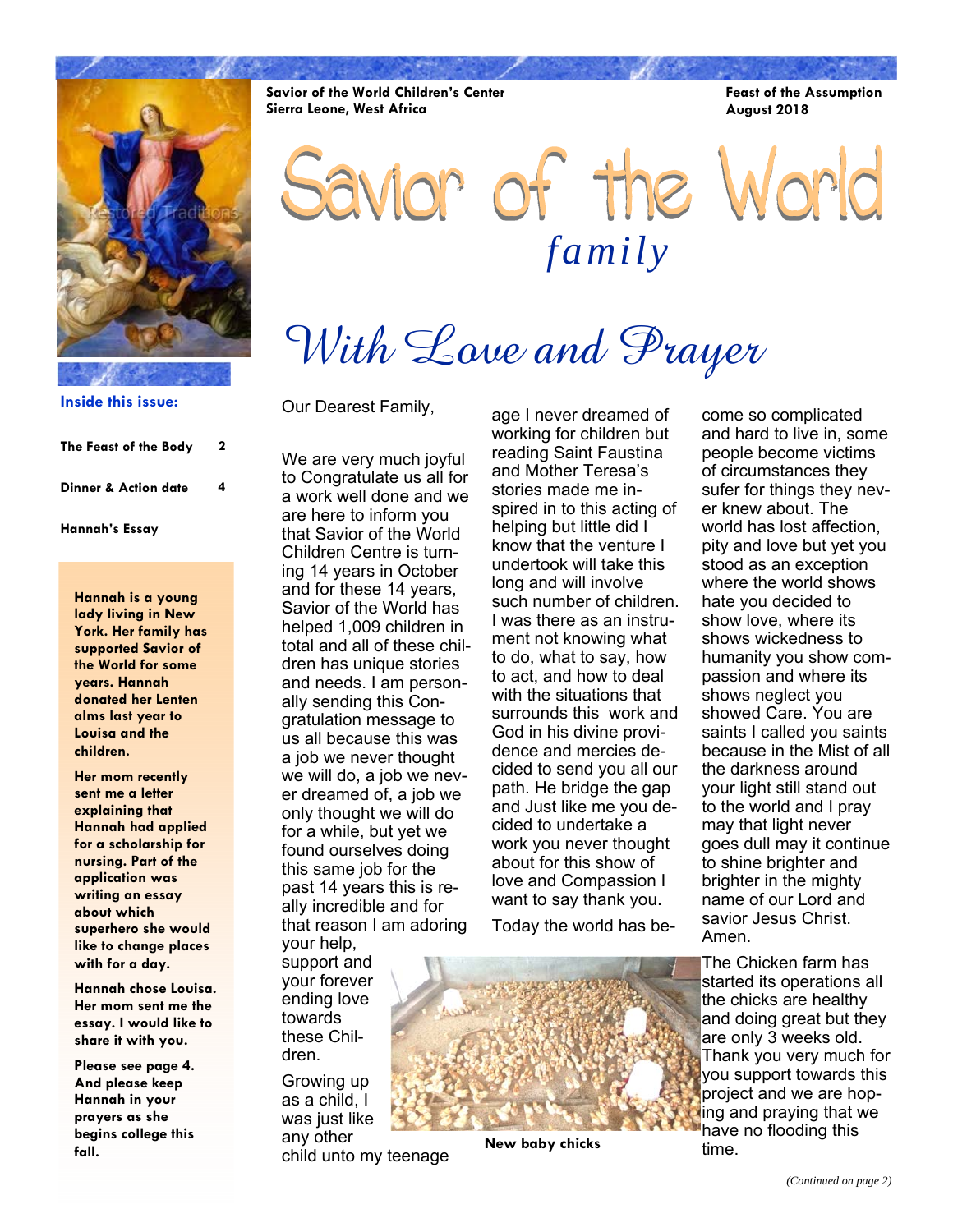

Page 2

Savior of the World Children's Center Sierra Leone, West Africa

# With Love and Prayer



**More chicks!** 

Of course all the children are on their long vacation schools are going to reopened on the 6th of September but as usual we need school fees for

these children because we have to buy their

*(Continued from page 1)* books, shoes, uniforms, backpacks, etc. for the whole year and we need \$380 per child. We are kindly asking for your help and supports so that these children will be able to go to school this coming school year. As I am writing this newsletter we have no idea how we will raise this money for 40 children. We will appreciate what ever help and sup-

port you will have to render thank you very much and God almighty continue to bless you Amen

In Christ, Louisa and Children



**Princess** 



**Joseph** 

Dear Louisa and benefactors of the Savior of the World Family,

May the Peace of Jesus Christ be with you now and always!

It is well known that we in Africa do not enjoy the yearly seasons that Americans have come to recognize as Winter, Spring, Summer and Autumn (Fall). We have a cool season with rainfall here and there, a hot season, and a rainy season. The countries in East Africa measure their climates according to the presence or the absence of rain.

We do not guide ourselves by the change of seasons. We guide ourselves by feasts. Easter

and Christmas are major feasts for everyone, both Christians and Moslems. The feast that ends Ramadan, Eid al-Fitr, is also a public feast for everyone. There are feasts too that flow forth from a more localized setting: in Tanzania, for example, many celebrate Saba-Saba on the 7th of July. Saba is the Swahili word for Seven. Another local feast in Tanzania is Nane -Nane. Nane is the Swahili word for 8: we celebrate this feast on the 8th of August. The character of these feasts is more of a market and circus kind of atmosphere. You can even dare to pet your favorite lion cub with mother watching at the local fair

on the feast of Nane-Nane. But you might want to be sure first that Mama Lion is in a good mood.

One feast that is a public holiday in some of the East African countries is the one that we celebrate on the 15th of August: the Assumption of Mary into heaven. As Catholics we honor Mary on that day with the same kind of solemnity that we give to Jesus on Christmas and Easter. Burundi gives the day the same solemnity as their national Independence Day. It is not only a religious holiday, but a civil holiday.

Do we understand the

# **The Feast of the Body**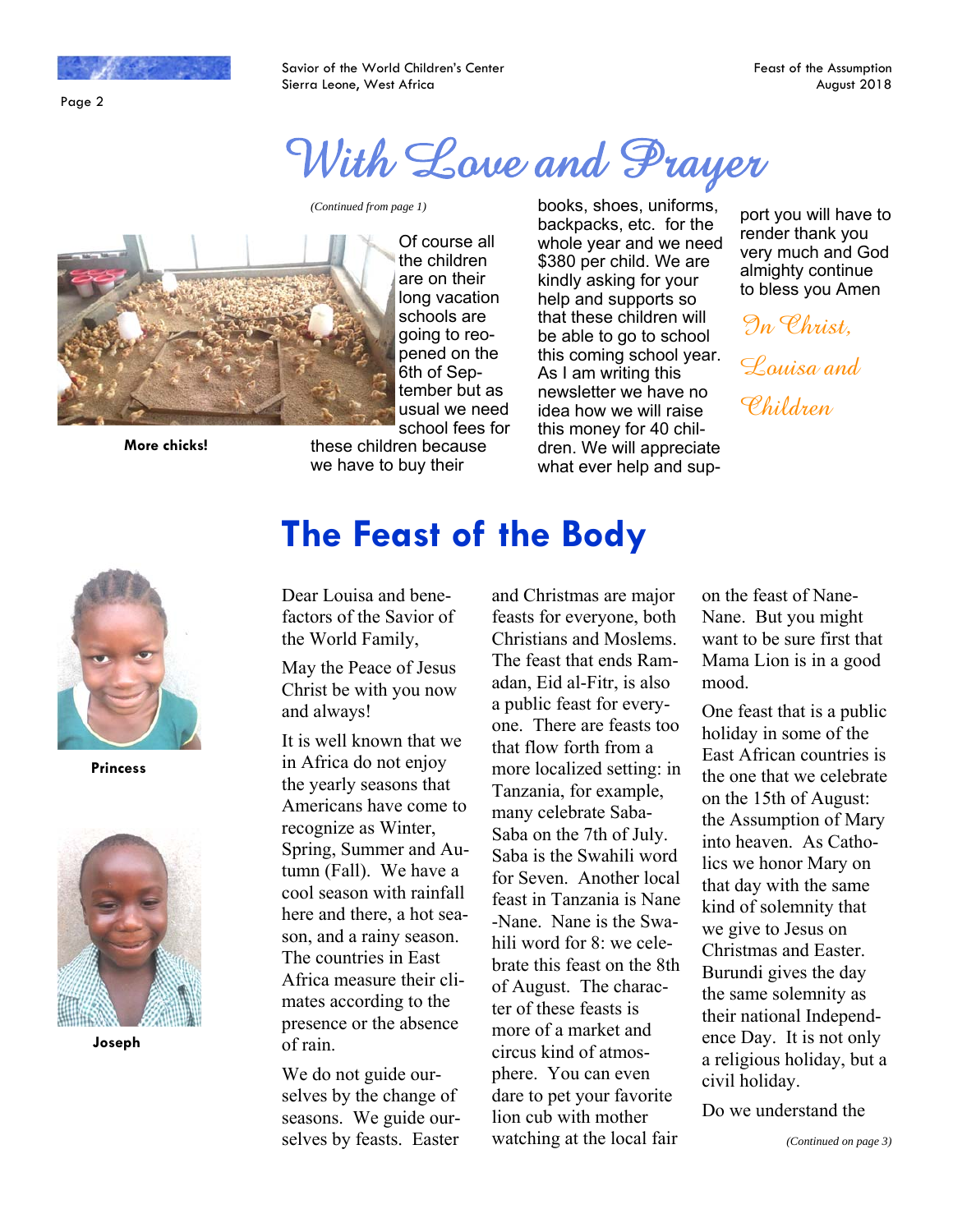

Page 3

## **The Feast of the Body**

beauty of the feast? The Assumption is one of those days when all that is mythical and magical dissolves into the real and historical. What people like Abraham and King David may have hoped for by the power of a God-given spiritual intuition, namely, the resurrection of the body, has become historical reality with Jesus' Resurrection from the dead and Mary's bodily Assumption into heaven.

Pope Pius XII elaborated upon the theological evidence of Mary's historical assumption into heaven by citing Church Fathers and Church Doctors. One proof for Mary's assumption seems unassailable to all who are mentally alert enough to think according to the norms of logic and common sense. What is that proof? The Church Fathers state it with enough simplicity that even a seven-yearold child can understand it. Every son wishes to do everything in his power to love his mother in the most grateful manner possible according to his abilities. Jesus loves

*(Continued from page 2)* his mother. His possibilities for expressing his gratitude to his Mother Mary include his ability to ensure that she maintains her physical existence joyfully now and forever. Therefore it is Jesus' intention that she live eternally, not only spiritually, but also physically.

> Mary accepts the thankyou gift that Jesus is giving her. Therefore, she lives, both physically and spiritually, in that eternal state of joy that we call heaven.

> Human beings are persons: our very bodies are signs that God has given us as gifts to two people who, hopefully, united themselves to each other in an act of marital love that had the procreative power to bring us into the world. Each of us is a gift given to our mothers and to our fathers. Our bodies are living signs that love is at work. Without the body, the love remains historically incomplete: it is invisible and hence verges on the mythical. When we act in a physical manner that harmonizes with the heart's intentions to love uprightly, humbly and ten-



derly, we are recognizable for who we are: daughters and sons of God.

There is a beautiful passage that St. Thomas Aquinas composed in his Summa Contra Gentiles to describe what the human soul is like when the body dies and so on the visible plane seems like it will never live again. His reasoning is clear, simple and logical: God created the soul to live forever. God's purpose in creating the soul was to give identity to the human person who is visibly present in the world as a body. In other words, the soul is truly a soul when it gives identity to the body. It is the human soul that makes the body a human body, a body that belongs to a single human person who is irreducible, unrepeatable and irreplaceable. The human being is complete as a body and soul unity. If *(Continued on page 4)*  **Preparing dinner is a family affair** 

**It is the human soul that makes the body a human body, a body that belongs to a single human person who is irreducible, unrepeatable, and irreplaceable. The human being is complete as a body and soul unity.**